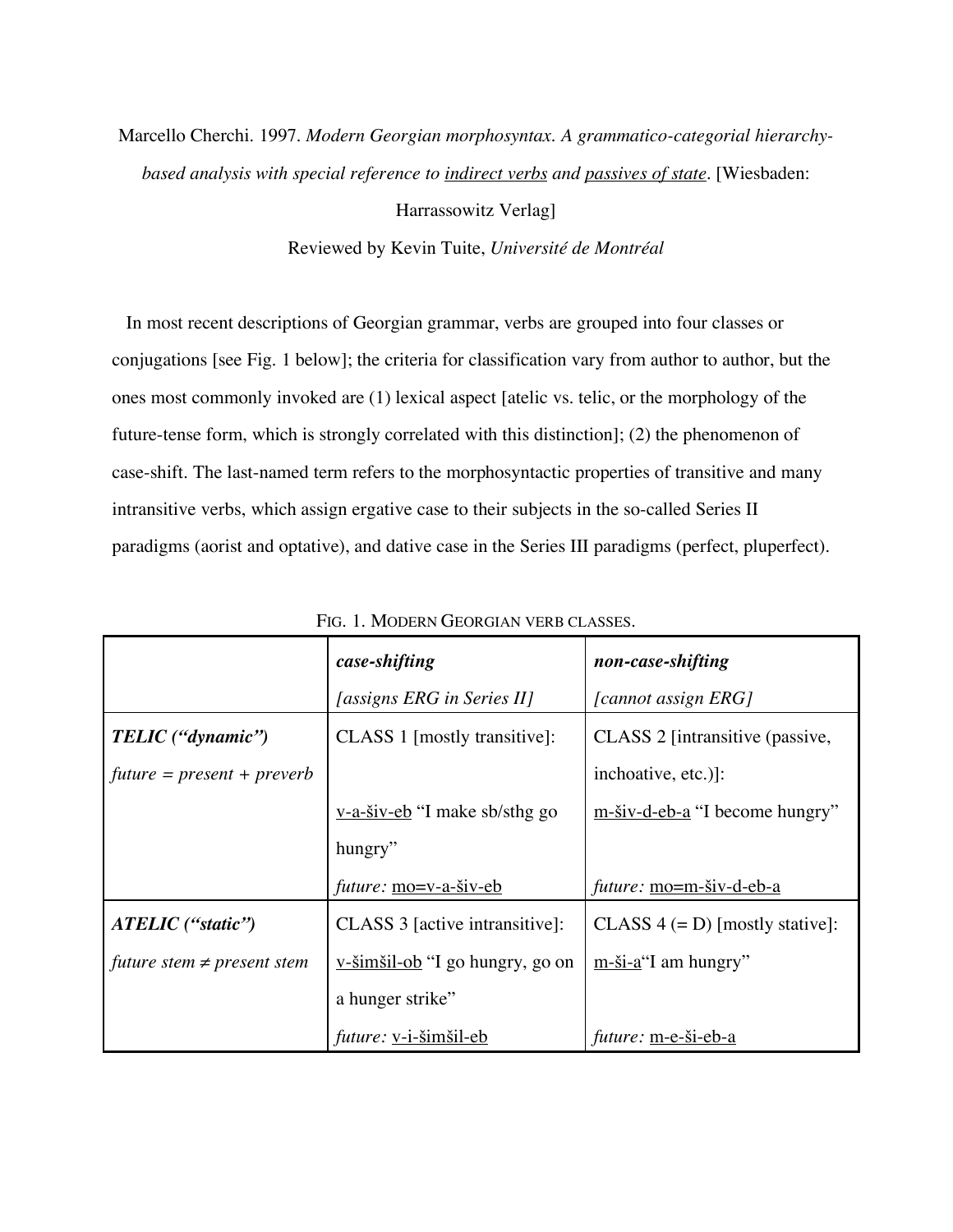The focus of Marcello Cherchi's [MC] monograph — based on a University of Chicago PhD thesis — is the fourth of the above classes, which he labels "Class D". He has chosen as criterion of membership in Class D the morphology of the future tense form: the future stem must be distinct from that of the present tense, and include the version vowel -e- and the thematic suffix ("present/future stem marker") -eb- (e.g. m-ɣvidz-av-s "I am awake", future m-**e**-ɣvidz**eb**-a). On this basis MC identifies a set of 105 verbs, plus another 25 which resemble the other members of the class, but which either lack a future-tense paradigm or form their futures with other thematic suffixes. The overwhelming majority of Class D verbs are aspectually stative. Nearly 60% of them are passives of state, usually indicating the spatial disposition of the referent of the nominative-case argument relative to some ground (h-k'id-i-a "sthg is hanging" [e.g. on wall]; <u>a-c'er-i-a</u> "sthg is written on sthg"; <u>m-i-tes-i-a</u> "my sthg [e.g. grain] is sown"); most of the others are so-called inverse or indirect verbs, typically denoting possession by, or the psychological or physical state of, the referent of the dative-case argument (e.g. m-dzin-av-s "I am asleep", mas is a-kv-s "sb-DATIVE has sthg-NOMINATIVE"). Most of the attention devoted by non-Georgian linguists to Class D verbs has been to their syntactic properties. With few exceptions Georgian statives are characterized by *indirect syntax:* the clausal argument assigned dative case, and which controls object agreement in the verb, has the properties of a grammatical subject. Similar phenomena have been noted in familiar European languages (*es hungert mich, me seemeth*); where Georgian differs is in the sheer number, and ubiquity, of such verbs. Although concentrated in Class D, verbs controlling indirect syntax occur in all four classes, and include many of the most frequent verbs, and the earliest acquired by children (Imedadze  $\&$ Tuite 1992).

Drawing on the two most complete dictionaries of Modern Standard Georgian, and checking his data with a native speaker, MC inventories all commonly known Class D verbs, with annotation of their morphological and semantic characteristics. In the theoretical section of his book, MC attempts to anchor the morphological and syntactic properties of Class D and the other three classes — case-shift and cross-referencing verb morphology — in hierarchies of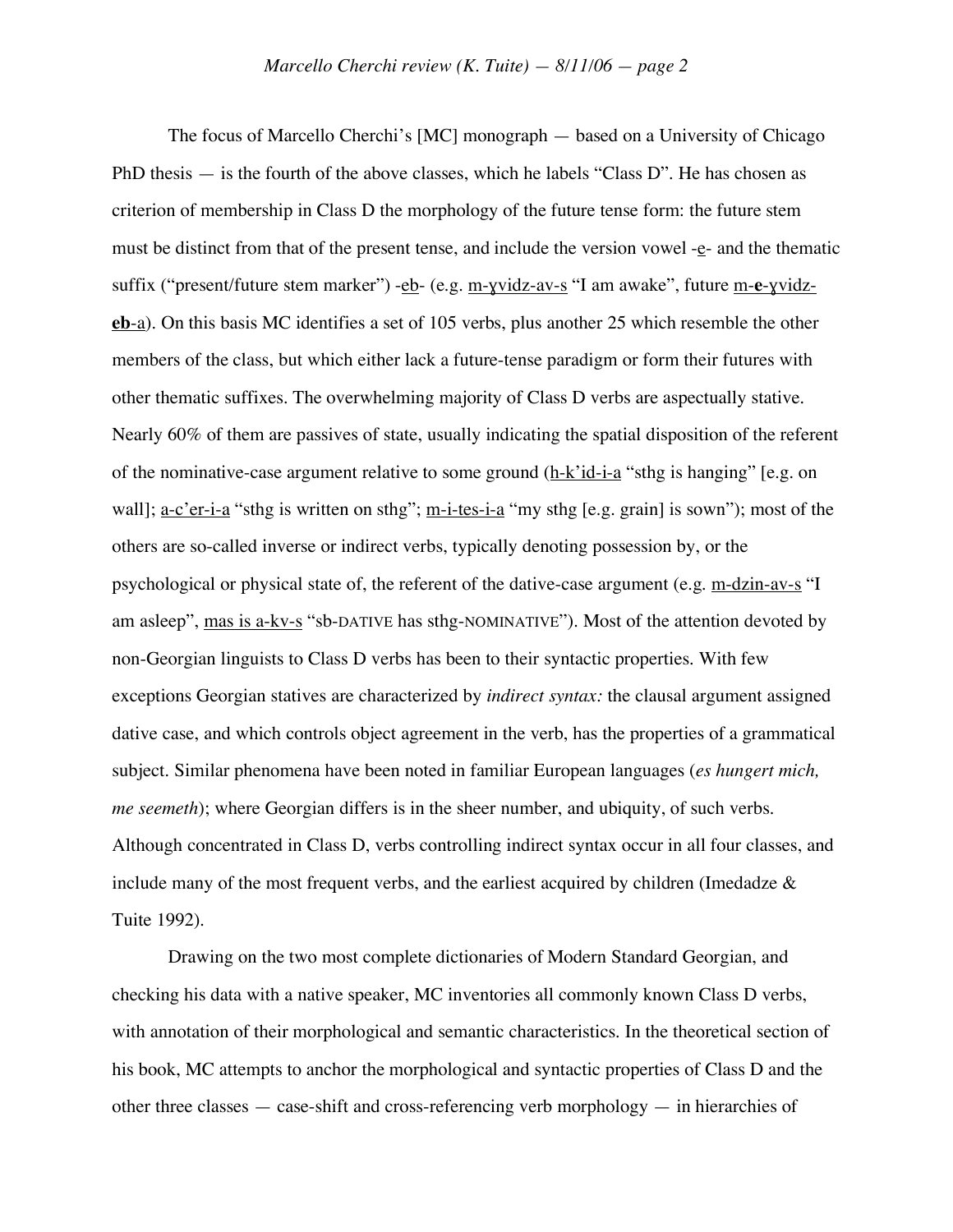features similar to those used in the linguistic analyses of Michael Silverstein and Jerrold Sadock. To this end, MC replaces the language-specific features shown in Fig. 1 with universal semantic ones: +/- agentivity (correlated with case-shift), and +/- availability of a perfective/imperfective aspectual opposition (correlated with the morphology of the future tense). The second of these features seems reasonable, but the first, as MC acknowledges (pp 212-215) runs up against numerous apparent counter-examples, such as the not-uncommon agentive Class 2 verbs, including many deponents, and a fair number of non-agentive Class 1 and 3 verbs.

Whatever the merits of the "hierarchies all-the-way-down" approach might turn out to be, one significant merit of MC's study is his willingness to confront the difficulties of characterizing an archaic, irregularity-filled class of Georgian verbs. The author also recognizes the principal stumbling-block to his and all previous attempts at classification. Criteria such as those in Fig. 1 presuppose that any given pair of present- and future-tense stems, or present and aorist stems (to determine if case-shift occurs), can be assigned to "the same verb". Paradigmaticity of this sort is taken for granted in West European literary languages, but scattered cases of suppletion (*go/went, je vais / j'irai*) and the puzzling assemblages of forms in Homeric Greek or Vedic Sanscrit verb tables should remind us that neatly symmetric, gapless arrays of transparently-related forms may be the exception rather than the rule in morphologically-rich languages (see in particular Aronson 1989). Research into the fifteen centuries of attested Georgian language use, and comparative evidence from the non-literary dialects and the related languages Laz-Mingrelian and Svan, reveal a slow process of verbal paradigmatization which one can liken to the agglomeration of dust clouds and rocky fragments into a system of planets moving in easily-traceable orbits. The Series III forms (present perfect, pluperfect, pluperfect conjunctive) of Class 1 verbs were recruited from Class D passives of state and prefixal Class 2 forms sometime before the oldest Georgian texts; the Series III forms of Class 2 verbs were still in the process of formation in the Old Georgian period. Further back, in Proto-Kartvelian, it appears that the opposition between aspectually-durative Series I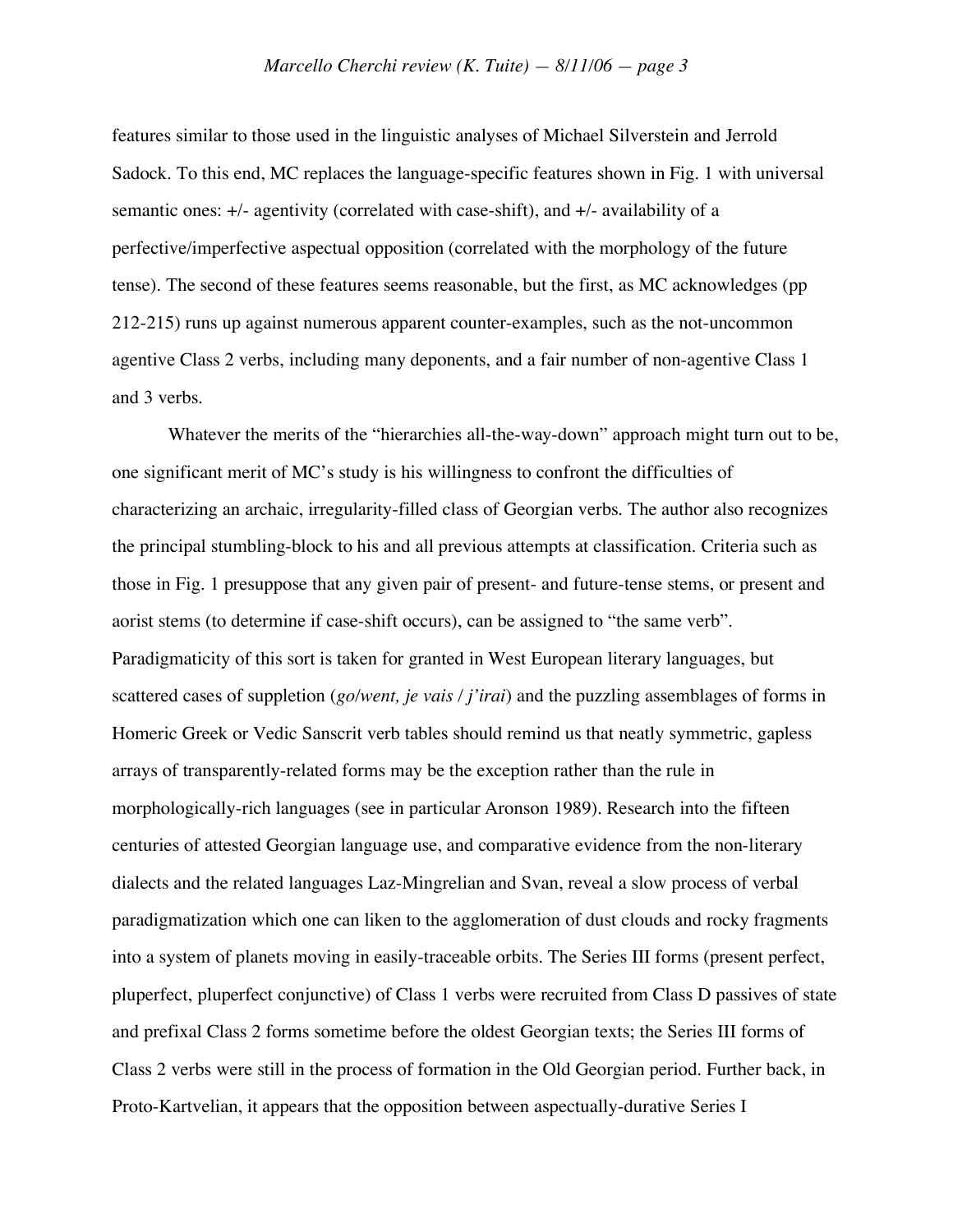(present/future, imperfect) and aspectually-punctual Series II (aorist, optative, permansive) was limited to telic verbs, the ancestors of Classes 1 and 2; atelic verbs formed one or the other series, but not both. From these humble beginnings, the atelics have been gradually completing their paradigms through the incorporation of forms of various pedigrees: morphologically Class 1 forms into Class 3, and Class 2 forms into Class 4/D (whence the futures in e- -eb-). Since Class D, as MC demonstrates, is no longer productive, new stative verbs employ the morphology of Class 2 (e.g. m-e-mɣer-eb-a "I feel like singing"), or, less commonly, Class 1 (indirect transitives such as <u>m-a-int'eres-eb-s</u> "sthg/sb interests me").

MC's careful and detailed synchronic study of stative verbs in Modern Standard Georgian will hopefully be followed up by an equally detailed diachronic investigation. Putting MC's data in the context of the *longue durée* of Georgian morphosyntax, and permitting myself a few speculative pirouettes on thin ice, I will sketch out what appear to me to be particularly significant changes in the organization of the Georgian verbal system, of which change (iii) may still be in its early phase:

**STAGE I. Proto-Georgian.** The principal distinction is between TELIC and ATELIC verbs (the ancestors of Classes  $1 + 2$  vs. Classes  $3 + D$ ). This is correlated, among other things, with the availability of durative/punctual aspectual opposition (Series I vs. II), limited to telic verbs.

*Change (i). Paradigm recruitment by Class 3 verbs (from Class 1), and Class D verbs (from Class 2).* [Mentioned above].

*Change (ii). Shift from*  $S3sg - s > -a$  *in Class* 2 & *D present/future.* Since at least the 9th century, the 3rd sing. subject suffix  $\frac{-s}{s}$  has been undergoing replacement by  $\frac{-a}{s}$  in the present- and future-tense forms of non-case-shifting verbs. The change began in Class D stative-passive verbs (and in the present perfects of Class 1 verbs, which share the same morphology), reaching Class 2 verbs by the 17th-18th centuries (Baramidze 1964). The change has not reached completion, leaving a residue of conservative forms and alternants such as m-c'ad-s / m-c'ad-i-a "I wish (sthg)".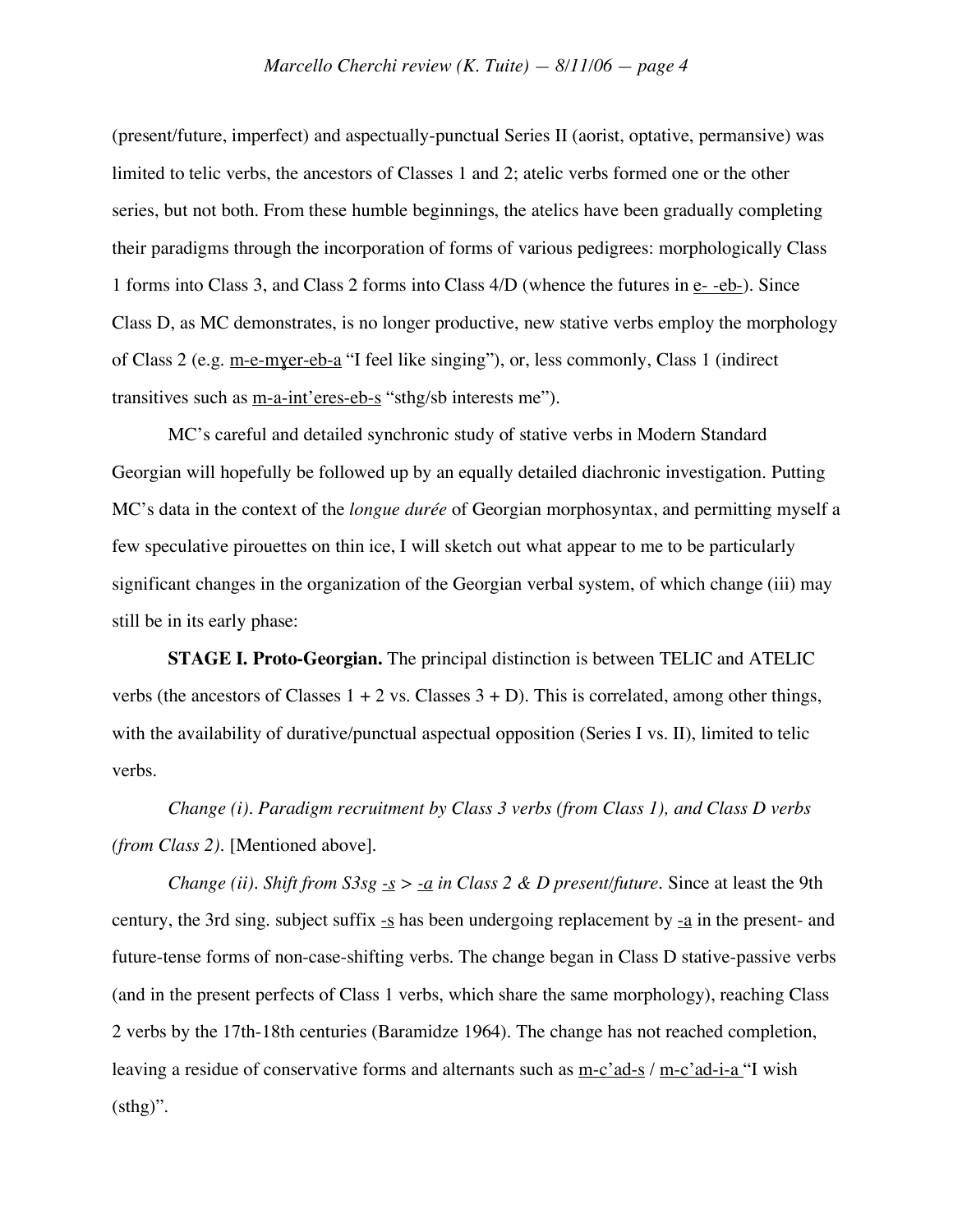**STAGE II. Modern Georgian.** As a consequence of changes such as the two above, the distinction most prominently marked by the morphology of the verb classes is +/- CASE-SHIFTING (Classes  $1 + 3$  vs. Classes  $2 + D$ ). This represents more or less the state of affairs in the modern literary language.

*Change (iii). paradigm recruitment by Class 1 indirect transitives (from Class 2), and Class 2 comitatives (from Class 3).* The coalescence of paradigms is still underway for certain peripheral verb types in Modern Georgian. One such group comprises indirect transitives such as m-a-elm-eb-s "sthg [e.g. staring at my computer screen] makes me cross-eyed". Asked to supply an aorist or present-perfect for this verb, informants in Tbilisi spontaneously offered Class 2 (passive) forms such as da-v-elm-d-i X-isagan "I became cross-eyed from/because of X", rather than the theoretically possible transitive form. Also undergoing paradigm shift are Class 2 bi- or tri-valent comitatives, such as  $v$ -e-tamaseb-a "I play (e.g. football) with sb", the present perfect of which has been recruited from Class 3: m-i-tamaš-n-i-a mastan (Tuite 1996). With time, the transitive present and inchoative-passive aorist on the one hand, and the prefixal-passive present and active-intransitive perfect on the other, may coalesce into new paradigms, as forms of the "same verb" in Georgian speakers' Sprachgefühl.

**STAGE III. Future Georgian?** Ironically enough, the changes just described betoken a return to prominence of the TELIC vs. ATELIC distinction, although this aspectual feature may be marked in a stepwise rather than binary fashion. A particularly high degree of telicity is associated with the formal subgroup of suffixal (inchoative-passive) Class 2 verbs, the distinctive function of which is to denote changes of state. Somewhat less telic as a group are Class 1 verbs, followed by Class 3 and prefixal Class 2 (this latter group including relatively atelic comitatives and deponents, e.g. i-k'bin-eb-a "sthg [e.g. dog] bites, has the habit of biting").

Seen against the backdrop of these long-term shifts from the formal distinction of telic and atelic verbs, to more prominent marking of the distinction between case-shifting and non-caseshifting verbs, and then back once more toward the formal reflection of telicity, MC's descriptive